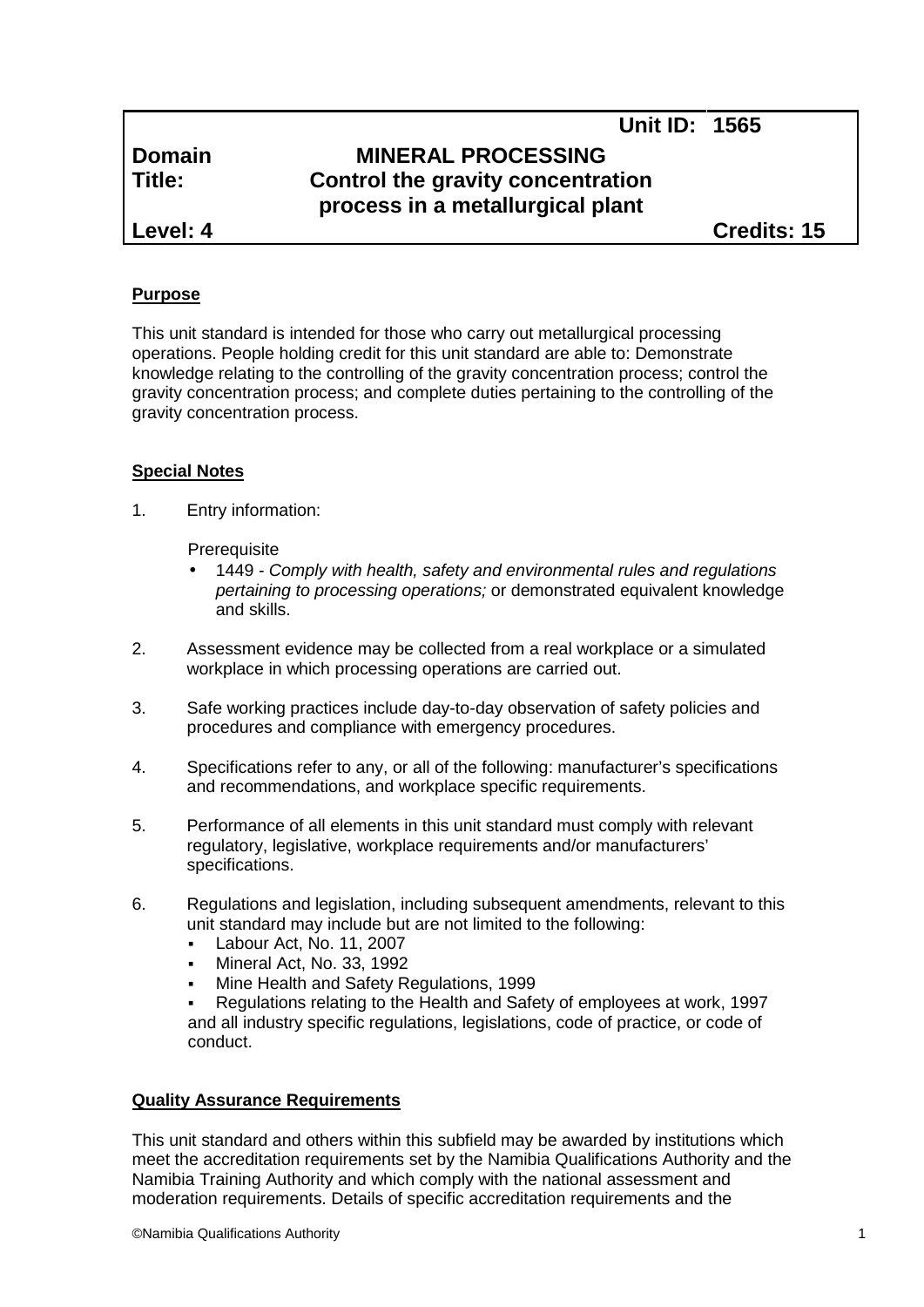national assessment arrangements are available from the Namibia Qualifications Authority and the Namibia Training Authority. All approved unit standards, qualifications and national assessment arrangements are available on the Namibia Training Authority website www.nta.com.na.

# **Elements and Performance Criteria**

### **Element 1: Demonstrate knowledge relating to the controlling of the gravity concentration process**

## **Performance Criteria**

- 1.1 The occupational safety and health and risk management requirements are explained.
- 1.2 The importance of controlling the gravity concentration process is described in terms of achieving specified production requirements.
- 1.3 The security requirements and emergency procedures pertaining to the gravity concentration process are explained.
- 1.4 The communication requirements pertaining to the gravity concentration process are described.
- 1.5 The process flow and interlock systems of the gravity concentration process are described in terms of operational requirements.
- 1.6 The operating procedures, parameters and control methods of the gravity concentration process are explained in terms of workplace and legislative requirements.
- 1.7 Corrective actions, in case of sub-standard conditions and problems be encountered, are described.

#### **Element 2: Control the gravity concentration process**

#### **Range**

Inspections include but are not limited to the availability of personal protective equipment and safety equipment; the availability and use of tools and equipment; the condition of safety devices and adherence to safety requirements; the availability and utilisation of process equipment and consumables; the present status of the process; potential hazards and risks; and potential security risks or breaches.

## **Performance Criteria**

- 2.1 Workplace hazards and associated risks towards self and others are identified, minimised or eliminated according to workplace procedures and legislative requirements.
- 2.2 The gravity concentration process system is inspected according to workplace procedures.